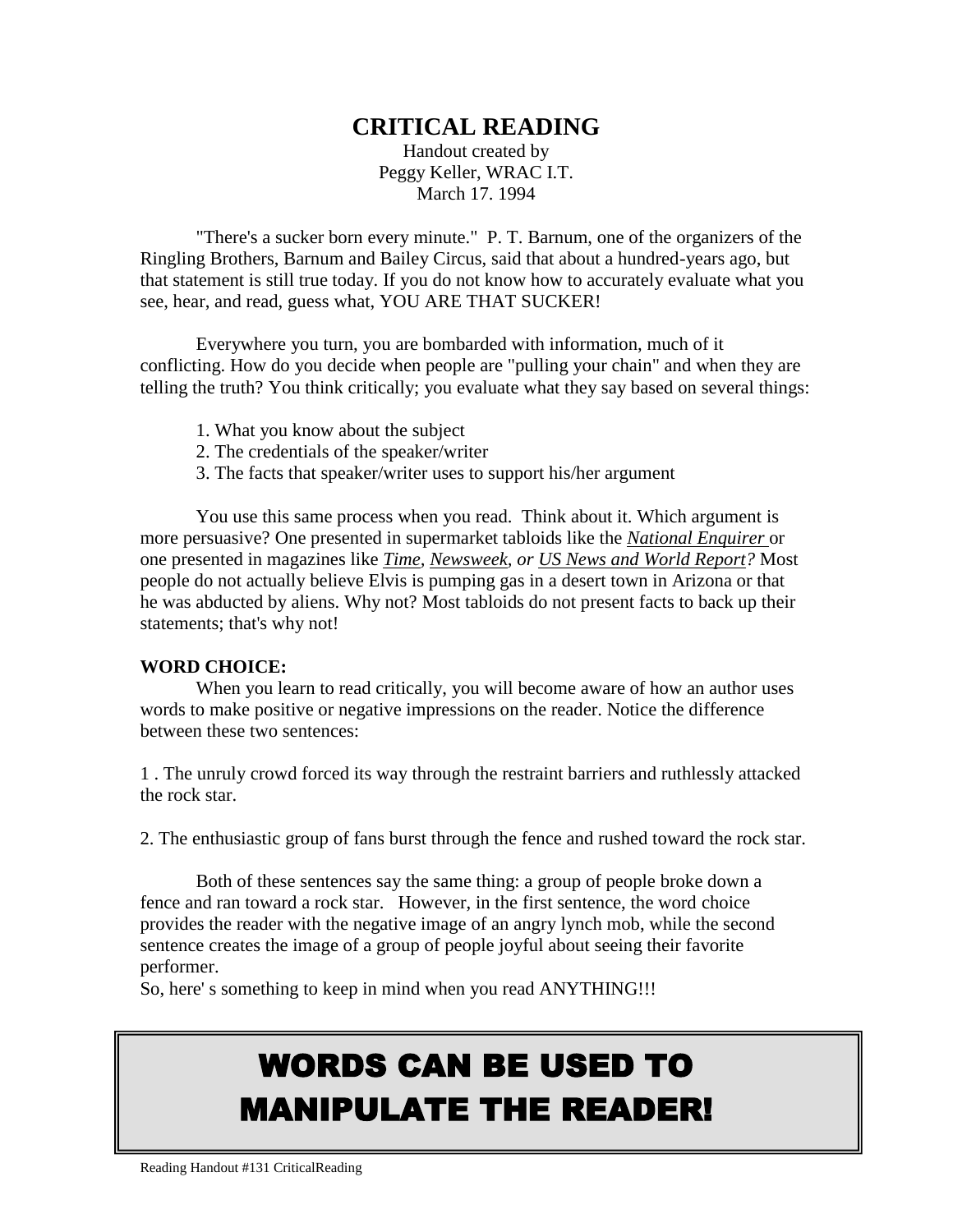#### **INFERENCES:**

Meanings can be unstated but implied, as in the following sentence.

1. You are driving on the freeway, and you notice a police car with flashing red lights behind you. You check the speedometer and notice that you are going ten miles over the speed limit.

2. A woman seated alone at a bar nervously glances at everyone who enters. Every few minutes she checks her watch.

What you may infer (understand) from sentence #1 is that you are about to get a speeding ticket. What you infer from sentence #2 is that the woman is waiting for somebody who is late. But are those the only explanations? of course not! There are alternative explanations. In sentence #1, the police car may be speeding on its way to a traffic accident or attempting to stop the car that just passed you going 20 miles over the speed limit. (And those are only a few of the possible explanations.) In sentence #2, a reader may also infer other meanings. Perhaps the woman sitting nervously in a bar is waiting until a certain time to whip out a gun and rob the bartender!

You can understand (infer) ONE of the meanings of a passage from the several ways in which the author writes it.

- 1. DESCRIPTION: You understand a situation or a character by the way in which the author describes it. .
- 2. ACTION: When the author uses active verbs, he/she provides clues about what is happening.
- 3. CONVERSATION: The way in which people speak, even when being quoted in a newspaper or magazine article, give the reader more clues about the character of that person.
- 4. WRITER'S COMMENTARY/DETAILS: The writer provides clues to these:
	- a. TIME--"an oily midnight mist" tells you that the time is late at night
	- b. PLACE-- "reflection of smog-covered neon" suggests an area of bars or night clubs.
	- c. EMOTIONAL ATTITUDE-- "a woman with a face buried under a technicolor avalanche of makeup who performs for pay a forlorn, unromantic ritual" may suggest a prostitute who is hiding her true self under a mask and who feels ashamed or embarrassed about it.

(McWhorter 252-256)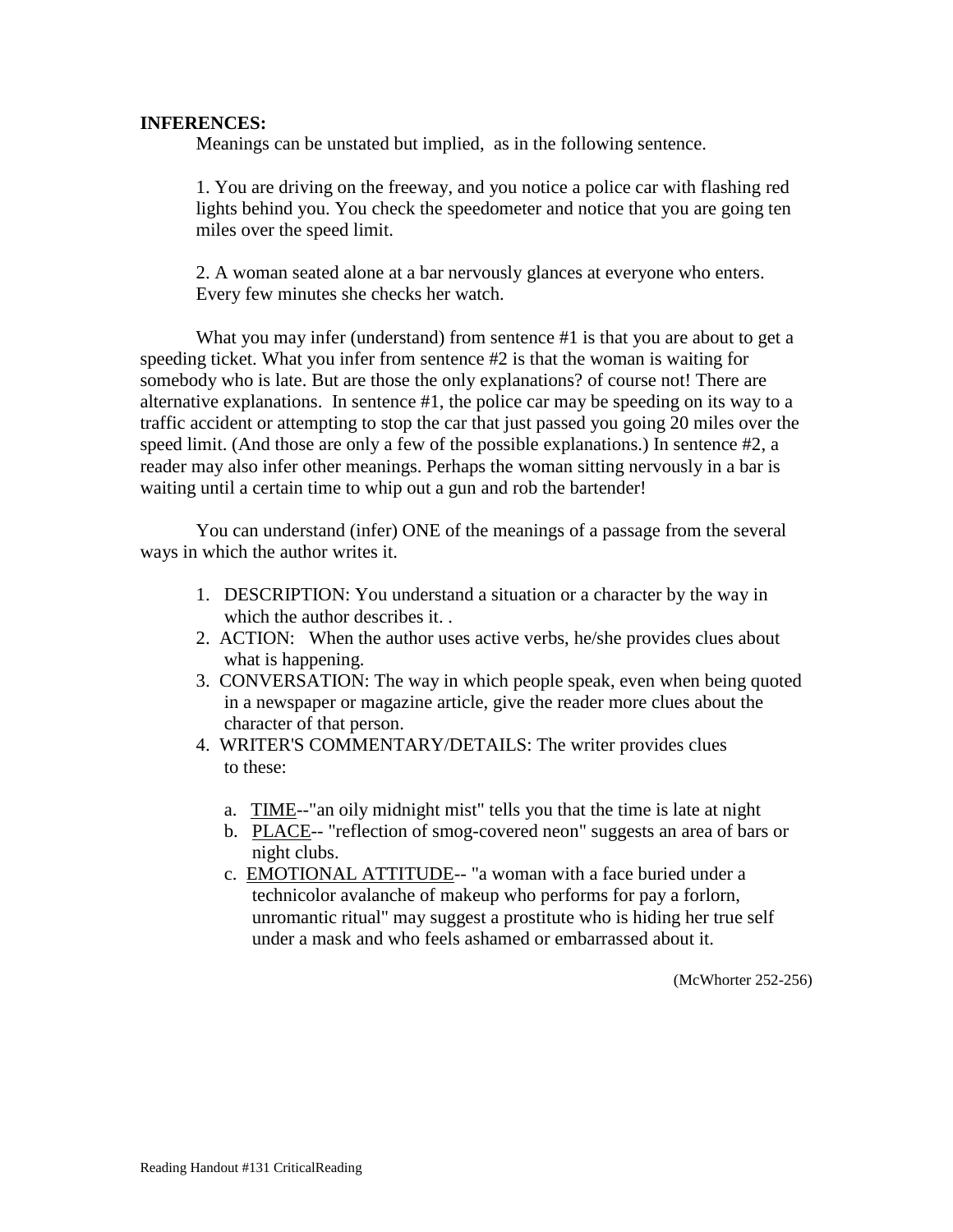We can often tell what an author believes by taking a look at his/her tone, purpose, or point of view.

#### **TONE:**

"Tone is the attitude a writer takes toward his subject and his readers. Tone may be casual or serious, enthusiastic or skeptical, friendly or hostile. . ."(Brusaw, et al, 599)

Tone is determined by many elements—formal or informal writing styles, word choice and sentence structure, and method of essay/article development. Look at these examples of article titles and ask yourself what kind of mood or tone they each suggest.

- 1. "Some Observations on the Diminishing Oil Reserves in Wyoming"
- 2. "What Happens When We've Pumped Wyoming Dry?"

Looking at title #1, readers would expect an objective and impersonal report on the oil industry in Wyoming. Title #2, on the other hand, is more down-to-earth, more personal in tone. Also, it implies that the author has a specific point of view about this issue. Both authors may be concerned with the economic impact in the state of the declining oil industry; but author #1 is mainly concerned with explaining that a problem does exist while author #2 may be concerned with the economic impact on the people and businesses who depend on the oil industry for a living. (Joffe, 292)

#### **BIAS:**

When you evaluate any piece of writing, always try to decide whether the author is objective or one-sided (biased) . Does the author present an objective view of the subject or is a particular viewpoint favored? An objective article presents both sides of an issue, while a biased one presents only one side.

You can decide whether a writer is biased by asking yourself these questions: Is the writer acting as a reporter, presenting facts, or as a salesperson, providing only favorable information? Are there other views on the subject that the writer does NOT discuss?

#### **SLANT:**

Slanting means the selection of details that suit the author's purpose and the omission of details that do not. (McWhorter 287-288)

#### **PURPOSE:**

Often, readers can tell what an author thinks by the purpose of his/her writing. Is the purpose to inform the reader of the facts about a situation or problem? To amuse the reader? To make the reader want to DO something about a problem?

#### **POINT OF VIEW:**

Point of view is the way in which an author writes his/her essay or article.

1. Is it written in first or second person? The author uses "I," "we," or "you."